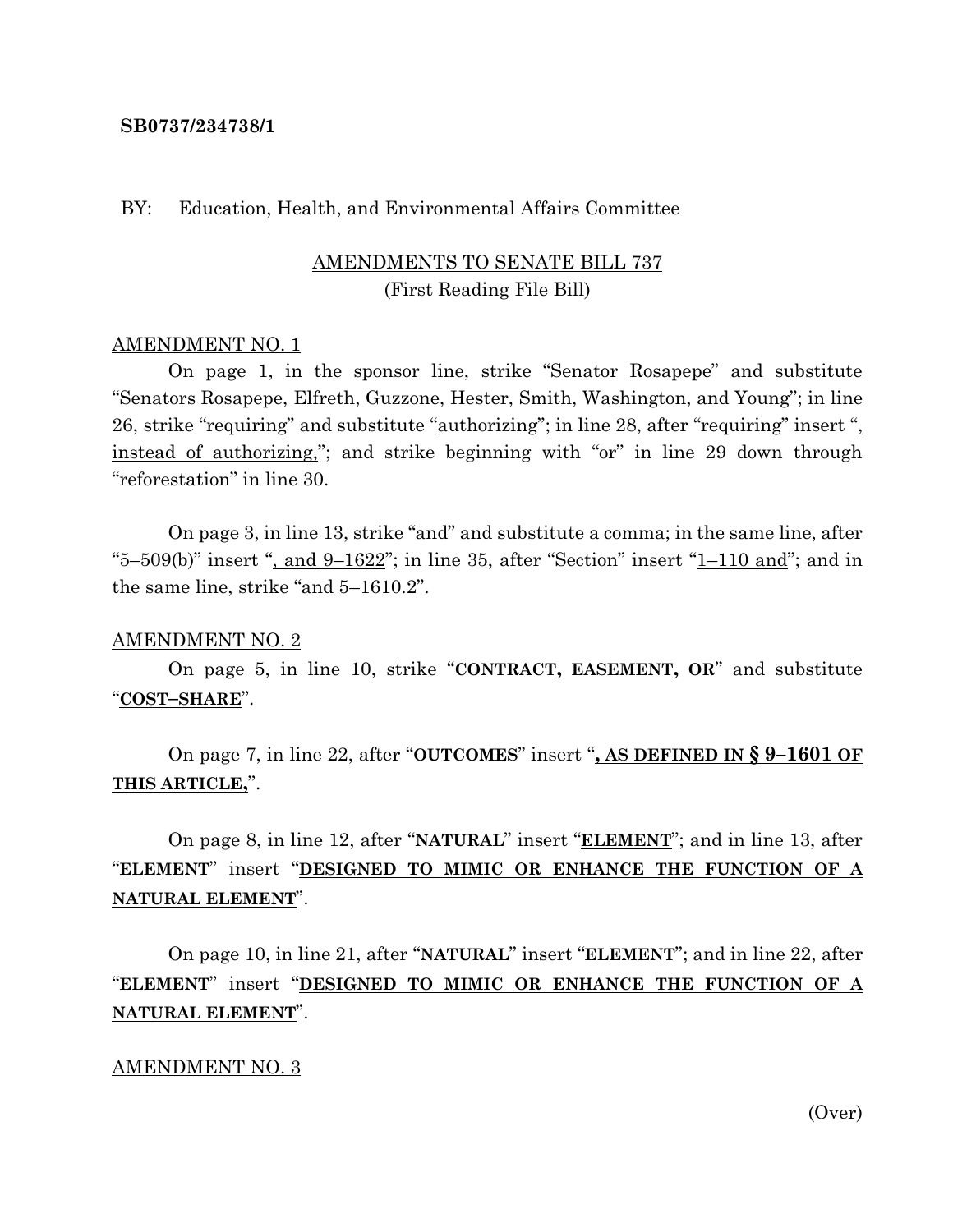### **SB0737/234738/1 Education, Health, and Environmental Affairs Committee Amendments to SB 737 Page 2 of 4**

On page 18, in line 2, strike "**TREATMENT WORKS PROJECT**" and substitute "**WATER SUPPLY SYSTEM**".

On page 19, after line 23, insert:

### "9–1622.

This subtitle may be cited as the Maryland Water **[**Quality**] INFRASTRUCTURE** Financing Administration Act.";

and after line 24, insert:

"**1–110.**

# **THE DEPARTMENT MAY ENTER INTO PARTNERSHIPS, THROUGH FORMAL CONTRACTS OR MEMORANDA OF UNDERSTANDING, WITH PRIVATE SECTOR ORGANIZATIONS WITH EXPERIENCE IN CARBON OFFSET MARKETS OR PROGRAMS IN ORDER TO:**

# **(1) CREATE STATEWIDE OR REGIONAL PARTNERSHIPS FOR THE PURPOSE OF MINIMIZING THE COSTS AND MAXIMIZING THE BENEFITS OF ENROLLING PRIVATE AND PUBLIC LANDS IN CARBON OFFSET MARKETS; AND**

# **(2) ASSIST PRIVATE LANDOWNERS WITH THE AGGREGATION OF PROJECTS TO MAKE THE PROJECTS MORE SALEABLE IN CARBON OFFSET MARKET PROGRAMS.**".

On page 20, in line 12, strike "**SHALL**" and substitute "**MAY**"; in line 15, after "**AS**" insert "**THE TRUST DETERMINES**"; and in line 16, strike "**TRUST**" and substitute "**EASEMENT AND ARE OTHERWISE CONSISTENT WITH THE TRUST'S POLICIES RELATED TO ECOSYSTEM SERVICES**".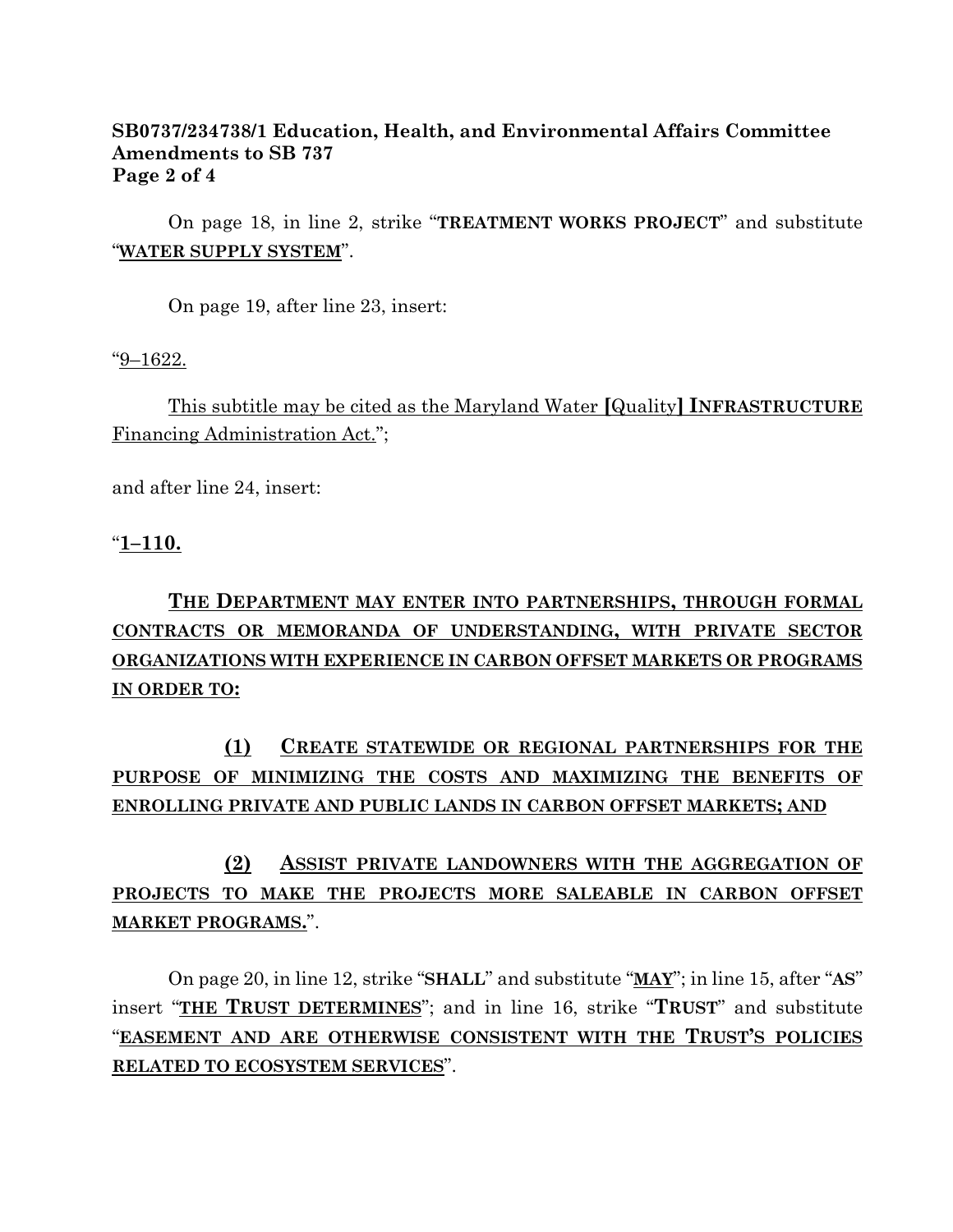### **SB0737/234738/1 Education, Health, and Environmental Affairs Committee Amendments to SB 737 Page 3 of 4**

### AMENDMENT NO. 4

On page 22, in line 11, strike "**LOCATED**"; and in the same line, after "**LANDS**" insert "**THAT ARE RESTORED AFTER JULY 1, 2021,**".

On page 23, in line 18, strike "**SHALL**" and substitute "**MAY**"; in line 21, after "**AS**" insert "**THE DEPARTMENT DETERMINES**"; strike beginning with "**DO**" in line 22 down through "**PROGRAM**" in line 23 and substitute "**AFFIRMATIVELY INCREASE THE CONSERVATION ATTRIBUTES OF THE PROPERTY BEYOND THE REQUIREMENTS OF THE EASEMENT**"; and strike beginning with "**USED**" in line 24 down through "**PROPERTY**" in line 26 and substitute "**CREATED IN ACCORDANCE WITH THIS SUBSECTION ARE USED ONLY:**

# **1. TO MITIGATE OFFSITE ENVIRONMENTAL DAMAGE IN A PRIORITY FUNDING AREA, AS DEFINED IN § 5–7B–02 OF THE STATE FINANCE AND PROCUREMENT ARTICLE; OR**

## **2. IN A MANNER THE DEPARTMENT DETERMINES TO BE CONSISTENT WITH THE APPLICABLE LOCAL COMPREHENSIVE PLAN AND STATE AND LOCAL OBJECTIVES FOR LAND PROTECTION**".

On page 24, strike beginning with the colon in line 21 down through "**1.**" in line 22; in line 22, strike the brackets; in the same line, strike "**FOREST**"; and strike beginning with the semicolon in line 24 down through "**SUCCESSFUL**" in line 27.

On page 29, strike in their entirety lines 4 through 14, inclusive; and in lines 26 and 27, strike "**A WATER QUALITY COMPLIANCE PLAN**" and substitute "**AN ENVIRONMENTAL RESTORATION COMMITMENT AGREED TO UNDER THE INTERGOVERNMENTAL AGREEMENT**".